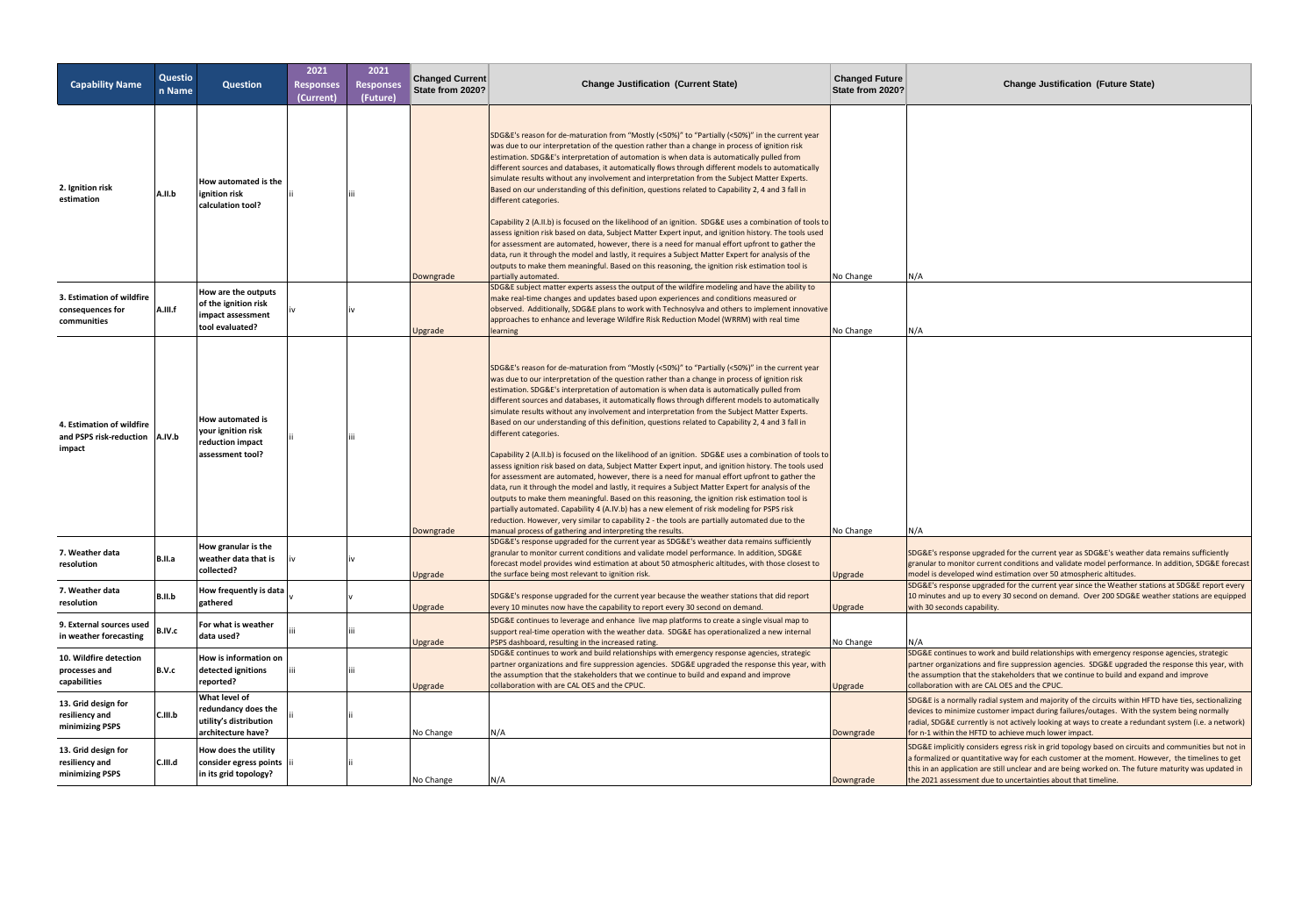| 14. Risk-based grid<br>hardening and cost<br>efficiency       | C.IV.b  | At what level can<br>estimates be<br>prepared?                                                                        |  | Upgrade   | Recognizing the need for enhanced approaches to evaluate risks and determine strategies based on<br>evaluation of more granular risk spend efficiencies (RSEs), in 2020 SDG&E worked on developing its<br>Wildfire Next Generation System (WiNGS) model; a. WiNGS is a new tool that enables more<br>granular risk assessments and alternatives analysis to be conducted at the segment (sub-circuit)<br>level with the objective of identifying solutions to reduce the impacts of PSPS and mitigate the risk<br>of wildfires. SDG&E is continuing to improve the model to get a granular assessment of risk across<br>the system                                                                                                                                                                                                                                                                                                                                                                                                                                                                                                                                         | No Change | N/A                                                                                                                                                                                                                                                                                                                                                                                                                                                                                                                                                                                                                                                                                                                                                                       |
|---------------------------------------------------------------|---------|-----------------------------------------------------------------------------------------------------------------------|--|-----------|----------------------------------------------------------------------------------------------------------------------------------------------------------------------------------------------------------------------------------------------------------------------------------------------------------------------------------------------------------------------------------------------------------------------------------------------------------------------------------------------------------------------------------------------------------------------------------------------------------------------------------------------------------------------------------------------------------------------------------------------------------------------------------------------------------------------------------------------------------------------------------------------------------------------------------------------------------------------------------------------------------------------------------------------------------------------------------------------------------------------------------------------------------------------------|-----------|---------------------------------------------------------------------------------------------------------------------------------------------------------------------------------------------------------------------------------------------------------------------------------------------------------------------------------------------------------------------------------------------------------------------------------------------------------------------------------------------------------------------------------------------------------------------------------------------------------------------------------------------------------------------------------------------------------------------------------------------------------------------------|
| 14. Risk-based grid<br>hardening and cost<br>efficiency       | C.IV.e  | Can the utility<br>evaluate risk reduction<br>synergies from<br>combination of various<br>initiatives?                |  | Upgrade   | While SDG&E continues to expand and further improve on the evaluation of risk reduction<br>synergies, SDG&E is able to evaluate combinations of grid hardening solutions manually on a case-<br>by-cases basis but plans to continue to enhance this effort.                                                                                                                                                                                                                                                                                                                                                                                                                                                                                                                                                                                                                                                                                                                                                                                                                                                                                                               | Upgrade   | While SDG&E continues to expand and further improve on the evaluation of risk reduction synergies<br>SDG&E is able to evaluate combinations of grid hardening solutions manually on a case-by-cases<br>basis but plans to continue to enhance this effort.                                                                                                                                                                                                                                                                                                                                                                                                                                                                                                                |
| 16. Asset inventory and<br>condition assessments              | D.I.a   | What information is<br>captured in the<br>equipment inventory<br>database?                                            |  | No Change | N/A                                                                                                                                                                                                                                                                                                                                                                                                                                                                                                                                                                                                                                                                                                                                                                                                                                                                                                                                                                                                                                                                                                                                                                        | Downgrade | SDG&E notes that there is an accurate inventory of equipment that may contribute to wildfire risk,<br>including age, state of wear, and expected lifecycle, including records of all inspections and repairs<br>and up-to-date work plans on expected future repairs and replacements. SDG&E is developing,<br>adding and learning more about the data and it isn't mature enough to seek independent auditing of<br>this data. Meanwhile, SDG&E stores ISO and PUC audited information for maintenance records, but<br>it isn't seeking independent auditing of sensor outputs (Condition Based Maintenance, SCADA,<br>Relay, Sectionalizing Recloser) for everything under Distribution, Transmission and Substation<br>currently, however, may consider it for future. |
| 21. Vegetation inventory<br>and condition<br>assessments      | E.I.a   | What information is<br>captured in the<br>inventory?                                                                  |  | No Change | N/A                                                                                                                                                                                                                                                                                                                                                                                                                                                                                                                                                                                                                                                                                                                                                                                                                                                                                                                                                                                                                                                                                                                                                                        | Downgrade | In capability 21, the highest level of maturity involves up-to-date tree health and moisture content to<br>determine the risk of ignition and propagation. SDG&E currently has a comprehensive and detailed<br>tree inventory database. Each inventory tree record is updated during the inspection activity and<br>captures information such as species, clearance, tree condition, work status, customer and location<br>information, activity history, etc. SDG&E doesn't intend to take into consideration the fuel moisture<br>content by tree to determine risk of ignition and propagation by end of 2022.                                                                                                                                                         |
| 27. Protective<br>equipment and device<br>settings            | F.I.b   | Is there an automated<br>process for adjusting<br>sensitivity of grid<br>elements and<br>evaluating<br>effectiveness? |  | No Change | N/A                                                                                                                                                                                                                                                                                                                                                                                                                                                                                                                                                                                                                                                                                                                                                                                                                                                                                                                                                                                                                                                                                                                                                                        | Downgrade | SDG&E tracks setting changes via manually created workflows, which is reviewed to ensure<br>accuracy. Automated scripts are initiated by operations to change field settings. SDG&E plans on full<br>automation into risk profiles by device for the future, however, this is something that will go beyond<br>2022.                                                                                                                                                                                                                                                                                                                                                                                                                                                      |
| 28. Incorporating<br>ignition risk factors in<br>grid control | F.II.d  | When does the utility<br>operate the grid above<br>rated voltage and<br>current load?                                 |  | No Change | N/A                                                                                                                                                                                                                                                                                                                                                                                                                                                                                                                                                                                                                                                                                                                                                                                                                                                                                                                                                                                                                                                                                                                                                                        | Jpgrade   | SDG&E's goal is to never operate the grid above rated voltage and current load. SDG&E has system<br>restrictions to identify all voltage and current limits for individual circuit segments. In addition,<br>SDG&E plans on further improving and developing on those systems, partnering with internal<br>System Planning team to identify potential overload locations on the system which will allow quick<br>identification and response to mitigate any system overload conditions.                                                                                                                                                                                                                                                                                  |
| 29. PSPS op. model and<br>consequence mitigation              | F.III.b | What share of<br>customers are<br>communicated to<br>regarding forecasted<br>PSPS events?                             |  | Downgrade | There were multiple factors that contributed to the decrease in our customer communication rate,<br>though we are very focused on continuously improvement moving forward. Fire season 2020<br>posed several forecasting challenges for the meteorology team to anticipate every circuit that may<br>experience critical fire weather conditions. To not over-communicate, over-warn or "cry wolf" to<br>our customers, we strive to be very precise and targeted with our notifications, and this has led to<br>isolated instances where extreme fire weather conditions have materialized in unanticipated areas<br>causing de-energization without pre-notification. Additionally, we leverage remotely controlled<br>sectionalizing devices to isolate the impacts of our PSPS efforts. There were multiple instances in<br>2020 in which the communications with these devices were not successful, requiring our system<br>operators to leverage the next available switch, impacting customers that we did not expect to be<br>impacted by the outage. In both of these instances, our team is focused on mitigating these<br>unanticipated impacts moving forward. | No Change | N/A                                                                                                                                                                                                                                                                                                                                                                                                                                                                                                                                                                                                                                                                                                                                                                       |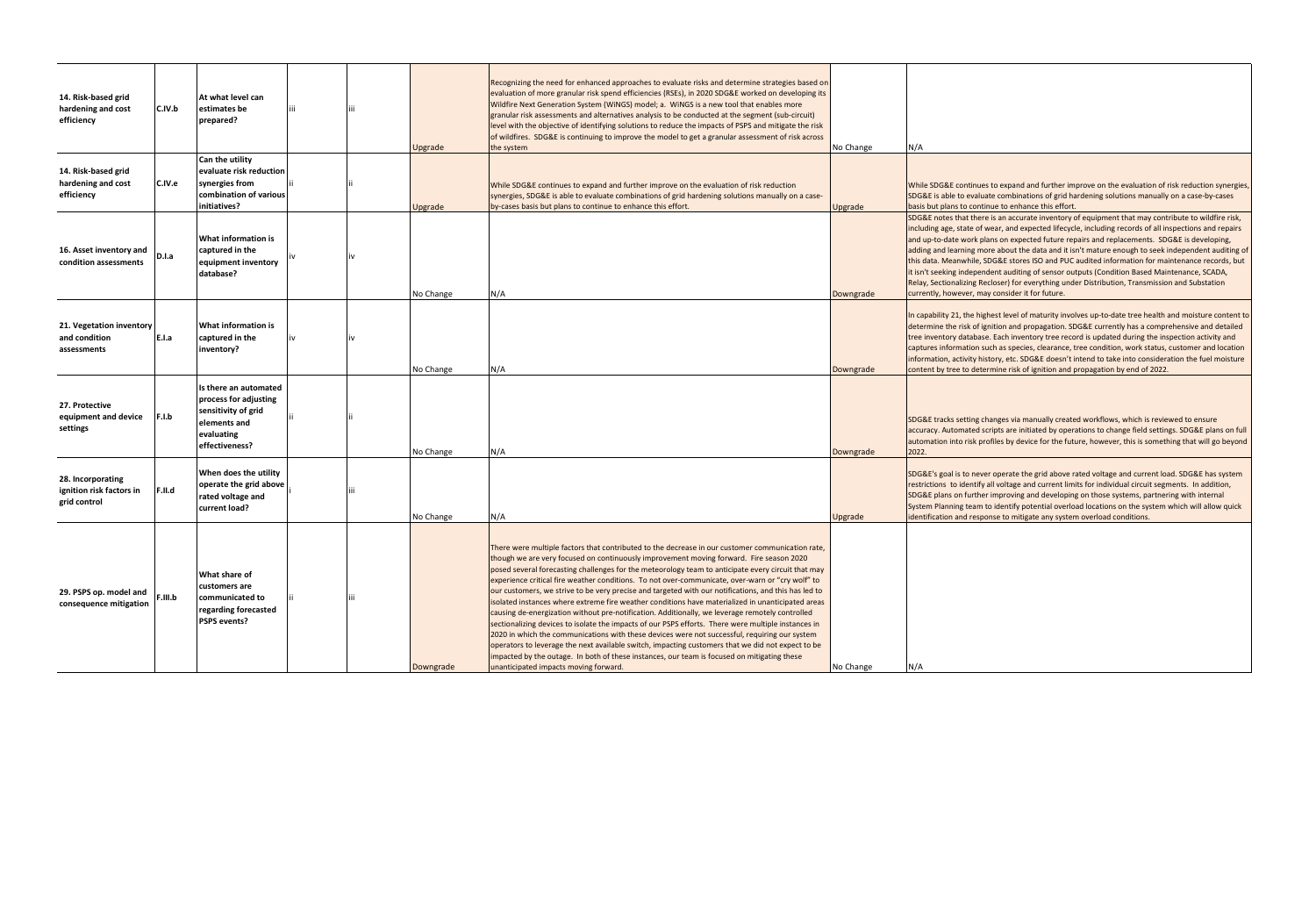| 29. PSPS op. model and<br>consequence mitigation         | F.III.e | During PSPS events,<br>what is the average<br>downtime per<br>customer?                                                                                                                |  | Upgrade   | SDG&E's response was upgraded from 2020, due to a change in interpretation of "downtime". The<br>initial response in 2020 was based on interpreting downtime as outage duration and was answered<br>based on looking at system SAIDI. In 2021, SDG&E's interpretation based on the line of questions in<br>this capability changed to interpreting "downtime" as website downtime rather than power outage.<br>During 2020, SDG&E did not experience any website downtime throughout the wildfire season.<br>SDGE.com is hosted on the Amazon Web Services (AWS) "Cloud" infrastructure (we started this in<br>$2011$ ).<br>During an active PSPS event, SDG&E utilizes 24/7 monitoring tools and staff to check not only up-<br>time, but performance, as well. If SDG&E detects degradation of SDGE.com performance, they add<br>AWS web servers (AWS' Elastic Web-Computing) to increase capacity to handle the load.<br>SDG&E has built a highly-scalable website infrastructure, including:<br>Using CloudFlare as our Content Delivery Network (CDN)<br>Fine-tuned load balancing and proxy caching<br>A multi-tier stack, that separates the web servers from the file/database servers<br>Upgraded disaster recovery system (in different parts of the country)                                           | Upgrade | SDG&E's response was upgraded from 2020, due to a change in interpretation of "downtime". The<br>initial response in 2020 was based on interpreting downtime as outage duration and was answered<br>based on looking at system SAIDI. In 2021, SDG&E's interpretation based on the line of questions in<br>this capability changed to interpreting "downtime" as website downtime rather than power outage.<br>During 2020, SDG&E did not experience any website downtime throughout the wildfire season.<br>SDGE.com is hosted on the Amazon Web Services (AWS) "Cloud" infrastructure (we started this in<br>$2011$ ).<br>During an active PSPS event, SDG&E utilizes 24/7 monitoring tools and staff to check not only up-<br>time, but performance, as well. If SDG&E detects degradation of SDGE.com performance, they add<br>AWS web servers (AWS' Elastic Web-Computing) to increase capacity to handle the load.<br>SDG&E has built a highly-scalable website infrastructure, including:<br>Using CloudFlare as our Content Delivery Network (CDN)<br>Fine-tuned load balancing and proxy caching<br>A multi-tier stack, that separates the web servers from the file/database servers<br>Upgraded disaster recovery system (in different parts of the country)                                            |
|----------------------------------------------------------|---------|----------------------------------------------------------------------------------------------------------------------------------------------------------------------------------------|--|-----------|-------------------------------------------------------------------------------------------------------------------------------------------------------------------------------------------------------------------------------------------------------------------------------------------------------------------------------------------------------------------------------------------------------------------------------------------------------------------------------------------------------------------------------------------------------------------------------------------------------------------------------------------------------------------------------------------------------------------------------------------------------------------------------------------------------------------------------------------------------------------------------------------------------------------------------------------------------------------------------------------------------------------------------------------------------------------------------------------------------------------------------------------------------------------------------------------------------------------------------------------------------------------------------------------------------------------|---------|--------------------------------------------------------------------------------------------------------------------------------------------------------------------------------------------------------------------------------------------------------------------------------------------------------------------------------------------------------------------------------------------------------------------------------------------------------------------------------------------------------------------------------------------------------------------------------------------------------------------------------------------------------------------------------------------------------------------------------------------------------------------------------------------------------------------------------------------------------------------------------------------------------------------------------------------------------------------------------------------------------------------------------------------------------------------------------------------------------------------------------------------------------------------------------------------------------------------------------------------------------------------------------------------------------------------|
| 31. Protocols for PSPS re-<br>energization               |         | What is the average<br>amount of time that it<br>takes you to re-<br>energize your grid<br>from a PSPS once<br>weather has subsided<br>to below your de-<br>energization<br>threshold? |  | No Change | N/A                                                                                                                                                                                                                                                                                                                                                                                                                                                                                                                                                                                                                                                                                                                                                                                                                                                                                                                                                                                                                                                                                                                                                                                                                                                                                                               | Upgrade | After the SDG&E weather network shows that wind speeds have reduced and the forecast doesn't<br>indicate that the wind speeds will re-accelerate above certain thresholds, the process of re-<br>energization can take place.<br>The goal for each re-energized circuit is to complete the patrols with 4-8 hours of daylight for SDG&E<br>field crews to inspect lines to determine whether there is any damage and deem it safe to restore<br>power. In some cases patrols can be completed faster with air traffic permits, longer daylight hours,<br>etc. However, there are conditions that are outside of SDGE control, such as the weather may have<br>subsided, but the wind speeds need to be below a certain threshold for helicopter to fly safely to<br>conduct patrols.                                                                                                                                                                                                                                                                                                                                                                                                                                                                                                                               |
| 33. Data collection and<br>curation                      | G.I.f   | Does the utility share<br>best practices for<br>database management<br>and use with other<br>utilities in California<br>and beyond?                                                    |  | Upgrade   | SDG&E prioritizes cooperation and sharing of best practices as an important component of our fire<br>mitigation activities. SDG&E is currently working with the other IOU's within California to share best<br>practices for WMP database development and management. It does so through periodic joint<br>meetings on both the programming and structure required to create a searchable database for<br>WMP matters. We are also sharing best practices with the other IOU's on the structure and<br>formatting of the governing documents needed to support the overall database as well as how a<br>glossary comes to play. For example, SDG&E is a member of a consortium of utilities brought<br>together by UMS Group Inc., an international management consulting firm specializing in solutions<br>for the global energy and utility industries. The IWRMC is made up of multiple utilities from the<br>United States, Australia, South America, and other areas. Engaging with this international<br>consortium provides an opportunity to leverage global experience instead of just local or regional<br>wildfire risk mitigation experience. It also may accelerates learnings and development of new<br>olutions, helping to lead industry direction, and innovative approaches to risk mitigation. | Upgrade | SDG&E prioritizes cooperation and sharing of best practices as an important component of our fire<br>mitigation activities. SDG&E is currently working with the other IOU's within California to share best<br>practices for WMP database development and management. It does so through periodic joint<br>meetings on both the programming and structure required to create a searchable database for<br>WMP matters. We are also sharing best practices with the other IOU's on the structure and<br>formatting of the governing documents needed to support the overall database as well as how a<br>glossary comes to play. For example, SDG&E is a member of a consortium of utilities brought<br>together by UMS Group Inc., an international management consulting firm specializing in solutions<br>for the global energy and utility industries. The IWRMC is made up of multiple utilities from the<br>United States, Australia, South America, and other areas. Engaging with this international<br>consortium provides an opportunity to leverage global experience instead of just local or regional<br>wildfire risk mitigation experience. It also may accelerates learnings and development of new<br>solutions, helping to lead industry direction, and innovative approaches to risk mitigation. |
| 34. Data transparency<br>and analytics                   | G.II.e  | Are the most relevant<br>wildfire related data<br>algorithms disclosed?                                                                                                                |  | Upgrade   | SDG&E continues to publicly share relevant wildfire related data algorithms, regardless of<br>regulatory request. Relevant wildfire related data includes scientific publications such as Santa Ana<br>Wildfire Threat Index (SAWTI) which calculates the potential for large wildfire activity based on the<br>strength, extent, and duration of the wind, dryness of the air, dryness of the vegetation, and<br>greenness of the grasses, Fire Potential Index, etc. SDG&E continue to focus on enhancing<br>academic partnerships through broader data sharing. Additionally, SDG&E put more effort into<br>providing more detail around its risk modeling algorithms in the 2021 WMP update.                                                                                                                                                                                                                                                                                                                                                                                                                                                                                                                                                                                                                  | Upgrade | SDG&E continues to publicly share relevant wildfire related data algorithms, regardless of regulatory<br>request. Relevant wildfire related data includes scientific publications such as Santa Ana Wildfire<br>Threat Index (SAWTI) which calculates the potential for large wildfire activity based on the strength,<br>extent, and duration of the wind, dryness of the air, dryness of the vegetation, and greenness of the<br>grasses, Fire Potential Index, etc. SDG&E continue to focus on enhancing academic partnerships<br>through broader data sharing. Additionally, SDG&E put more effort into providing more detail<br>around its risk modeling algorithms in the 2021 WMP update.                                                                                                                                                                                                                                                                                                                                                                                                                                                                                                                                                                                                                   |
| 37. Scenario analysis<br>across different risk<br>levels | H.I.a   | For what risk scenarios<br>is the utility able to<br>provide projected cost iii<br>and total risk<br>reduction potential?                                                              |  | Upgrade   | Assuming different scenarios in this context are interpreted as scenarios for risk mitigations; upon<br>further review of this capability, SDG&E responded based on the how Risk Spend Efficiencies (RSEs)<br>were presented in the RAMP. The assessments in the RAMP include range of high, low and mid-<br>points for both the risk calculations as well as the RSE analysis which includes risk reduction and<br>costs. The current template structure for the WMP asks for a single point in which case SDG&E<br>provides one score for the RSEs but can provide ranges where necessary.                                                                                                                                                                                                                                                                                                                                                                                                                                                                                                                                                                                                                                                                                                                      | Upgrade | Assuming different scenarios in this context are interpreted as scenarios for risk mitigations; upon<br>further review of this capability, SDG&E responded based on the how Risk Spend Efficiencies (RSEs)<br>were presented in the RAMP. The assessments in the RAMP include range of high, low and mid-<br>points for both the risk calculations as well as the RSE analysis which includes risk reduction and<br>costs. The current template structure for the WMP asks for a single point in which case SDG&E<br>provides one score for the RSEs but can provide ranges where necessary.                                                                                                                                                                                                                                                                                                                                                                                                                                                                                                                                                                                                                                                                                                                       |